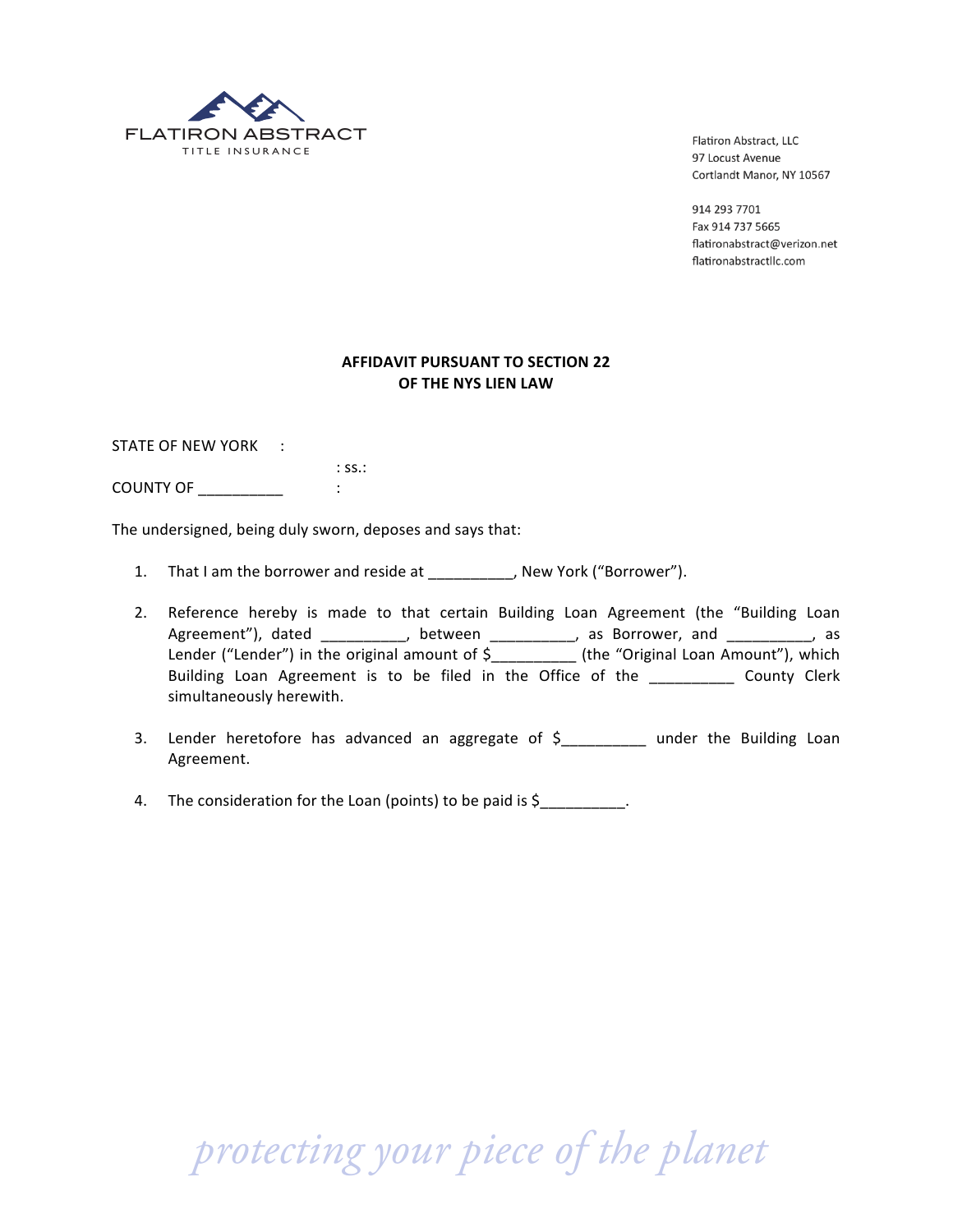

Flatiron Abstract, LLC 97 Locust Avenue Cortlandt Manor, NY 10567

914 293 7701 Fax 914 737 5665 flatironabstract@verizon.net flatironabstractllc.com

5. Other expenses heretofore incurred or to be incurred in connection with and paid out of the Loan are (or are estimates):

| Architect's Fees                                                                                                                         |  |
|------------------------------------------------------------------------------------------------------------------------------------------|--|
| Engineer's and Surveyor's Fees                                                                                                           |  |
| Lender Inspections                                                                                                                       |  |
| Insurance premiums during construction                                                                                                   |  |
| <b>Demolition Costs</b>                                                                                                                  |  |
| <b>Construction Costs</b>                                                                                                                |  |
| Mortgage Tax                                                                                                                             |  |
| <b>Building Loan Service Fees</b>                                                                                                        |  |
|                                                                                                                                          |  |
| Sums paid to take by assignment prior existing mortgages which are<br>consolidated with the building loan mortgages (including interest) |  |
| Sums paid to discharge or reduce indebtedness under mortgages and accrued<br>interest thereon and under existing encumbrances            |  |
| Sums paid to discharge building loan mortgage whenever recorded                                                                          |  |
| Taxes, assessments, water rents and sewer rents paid (existing prior to<br>commencement of improvement)                                  |  |
| Examination and insurance of title and recording fees                                                                                    |  |
| Total                                                                                                                                    |  |

6. The amount, if any, to be advanced from the Loan to repay amounts previously advanced to the Borrower pursuant to Requests for Payment for costs of the Improvement is: \$\_\_\_\_\_\_\_\_\_\_.

 *protecting your piece of the planet*